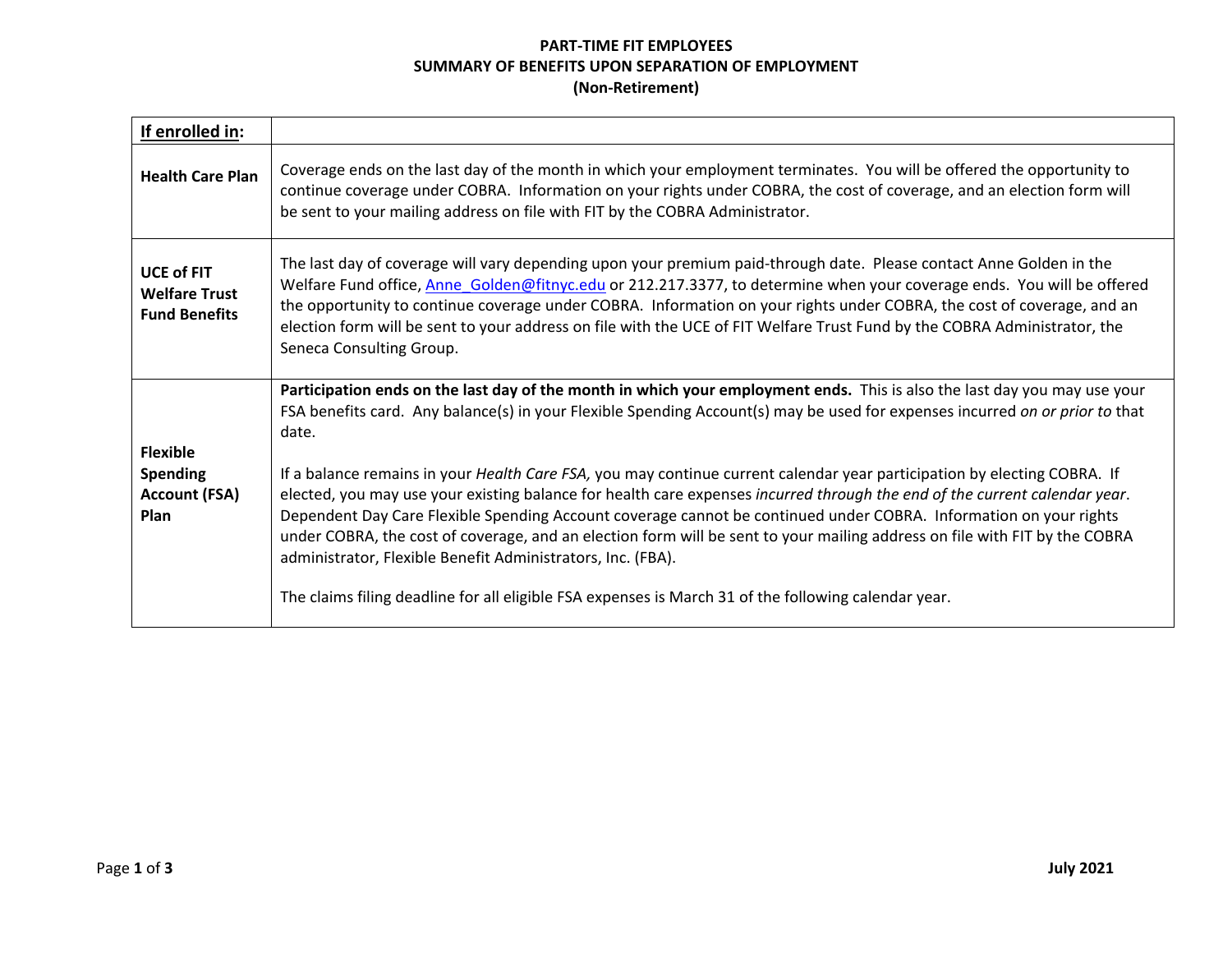| <b>SUNY Optional</b><br><b>Retirement Plan</b>                                                        | If you are enrolled in the SUNY Optional Retirement Plan (ORP), contributions will be made on eligible compensation earned<br>through your employment end date. If you have completed the vesting period, you may maintain your account(s), request a<br>rollover from your account(s) to another organization or take a distribution. If you have not completed the vesting period,<br>your own contributions, plus interest, will be refunded to you upon request only (please contact a benefits representative to<br>make a request) or will otherwise be retained in the event of future SUNY service. |
|-------------------------------------------------------------------------------------------------------|-------------------------------------------------------------------------------------------------------------------------------------------------------------------------------------------------------------------------------------------------------------------------------------------------------------------------------------------------------------------------------------------------------------------------------------------------------------------------------------------------------------------------------------------------------------------------------------------------------------|
|                                                                                                       | If you have questions regarding your options, contact the applicable SUNY investment provider(s):<br>TIAA: 800.842.2252; www.tiaa.org/suny<br>1.<br>Fidelity: 844.367.7869; www.netbenefits.com/SUNY<br>2.                                                                                                                                                                                                                                                                                                                                                                                                  |
|                                                                                                       | MetLife: 800.560.5001; www.metlife.com/SUNY<br>3.<br>AIG Retirement Services (formerly VALIC): 800.448.2542; www.aig.com/retirementservices<br>4.<br>5.<br>Voya Financial: 800.584.6001; https://suny.beready2retire.com                                                                                                                                                                                                                                                                                                                                                                                    |
| <b>New York State</b><br>Teachers'<br><b>Retirement</b><br><b>System (NYSTRS)</b>                     | If you are enrolled in the New York State Teachers' Retirement System (NYSTRS), your FIT participation will end on your<br>employment end date or the last day of the pay cycle in which you receive contractual pay (adjunct faculty only). If you<br>have questions about benefits or credited service, please contact NYSTRS at 800.348.7298, or visit their website to access<br>your online account or review plan information, www.nystrs.org.                                                                                                                                                        |
| <b>SUNY 403(b)</b>                                                                                    | Your contributions will be deducted from eligible compensation earned through your employment end date. You are 100<br>percent vested in your account. You may maintain your account(s), request a rollover from your account(s) to another<br>organization or take a distribution by contacting the applicable SUNY investment provider(s):                                                                                                                                                                                                                                                                |
| <b>Voluntary Savings</b><br><b>Plan - Retirement</b><br>Plan                                          | TIAA: 800.842.2252; www.tiaa.org/suny<br>1.<br>Fidelity: 844.367.7869; www.netbenefits.com/SUNY<br>2.<br>MetLife: 800.560.5001; www.metlife.com/SUNY<br>3.<br>AIG Retirement Services (formerly VALIC): 800.448.2542; www.aig.com/retirementservices<br>4.<br>5.<br>Voya Financial: 800.584.6001; https://suny.beready2retire.com                                                                                                                                                                                                                                                                           |
| <b>New York State</b><br>457(b) Deferred<br>Compensation<br>Plan (NYSDCP) -<br><b>Retirement Plan</b> | Your contributions will be deducted from eligible compensation earned through your employment end date. You are 100<br>percent vested in your account. You may maintain your account, request a rollover from your account to another organization<br>or take a distribution from your account by contacting NYSDCP at 800.422.8463 or visit their website to access your online<br>account or review plan information, www.nysdcp.com.                                                                                                                                                                     |